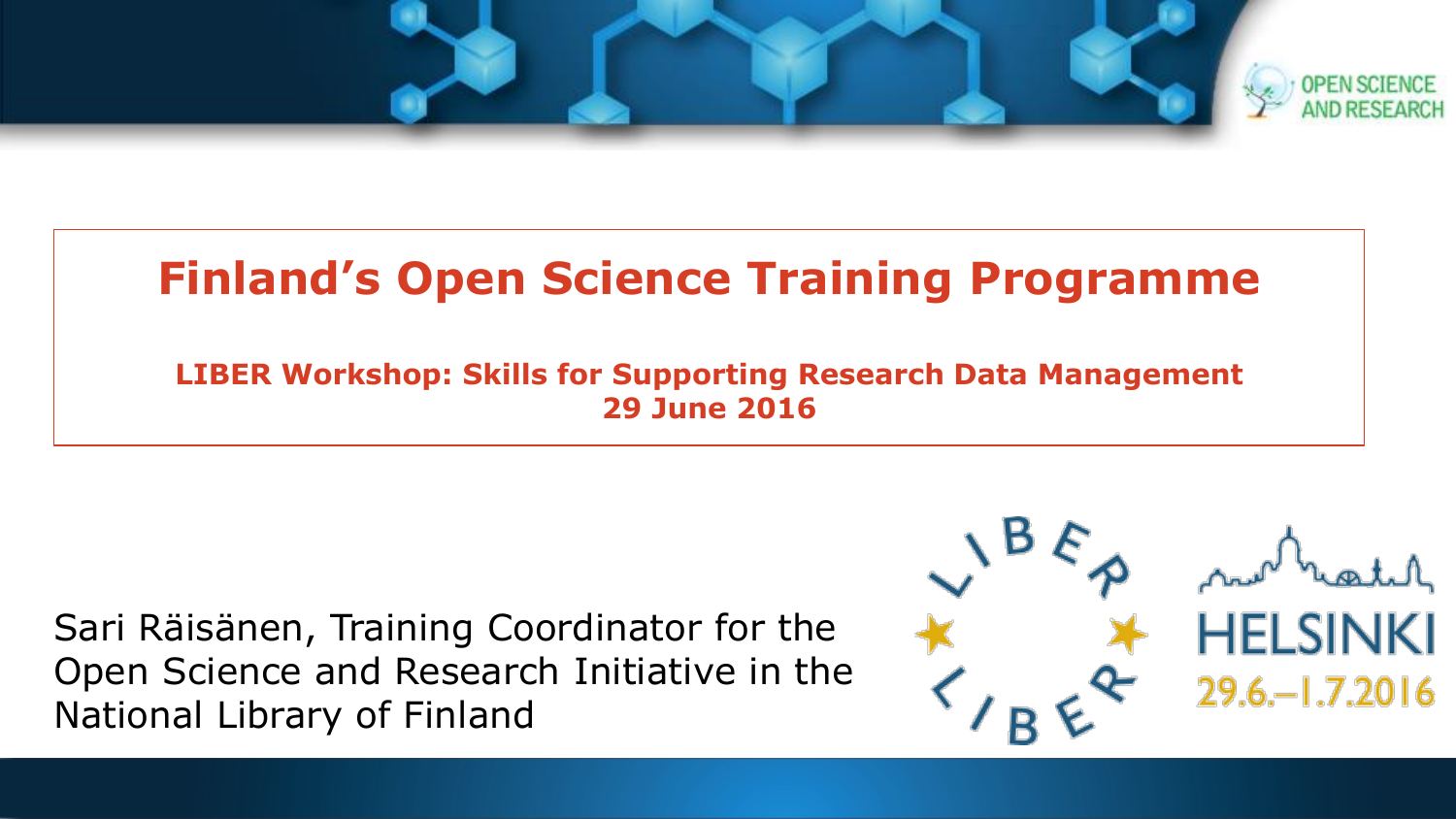

#### **Open Science and Research Initiative during 2014-2017 in Finland**

- The Ministry of Education and Culture in Finland has launched the Open Science and Research Initiative to promote open science and the availability of information.
- Vision: The main goal is for Finland to become one of the leading countries providing open access for science and research by 2017.

#### Objectives:

- $\Box$  Reinforcing the intrinsic nature of science and research
- **Strengthening Open Access expertise**
- Ensuring a stable foundation for the research process
- Increasing the social impact of research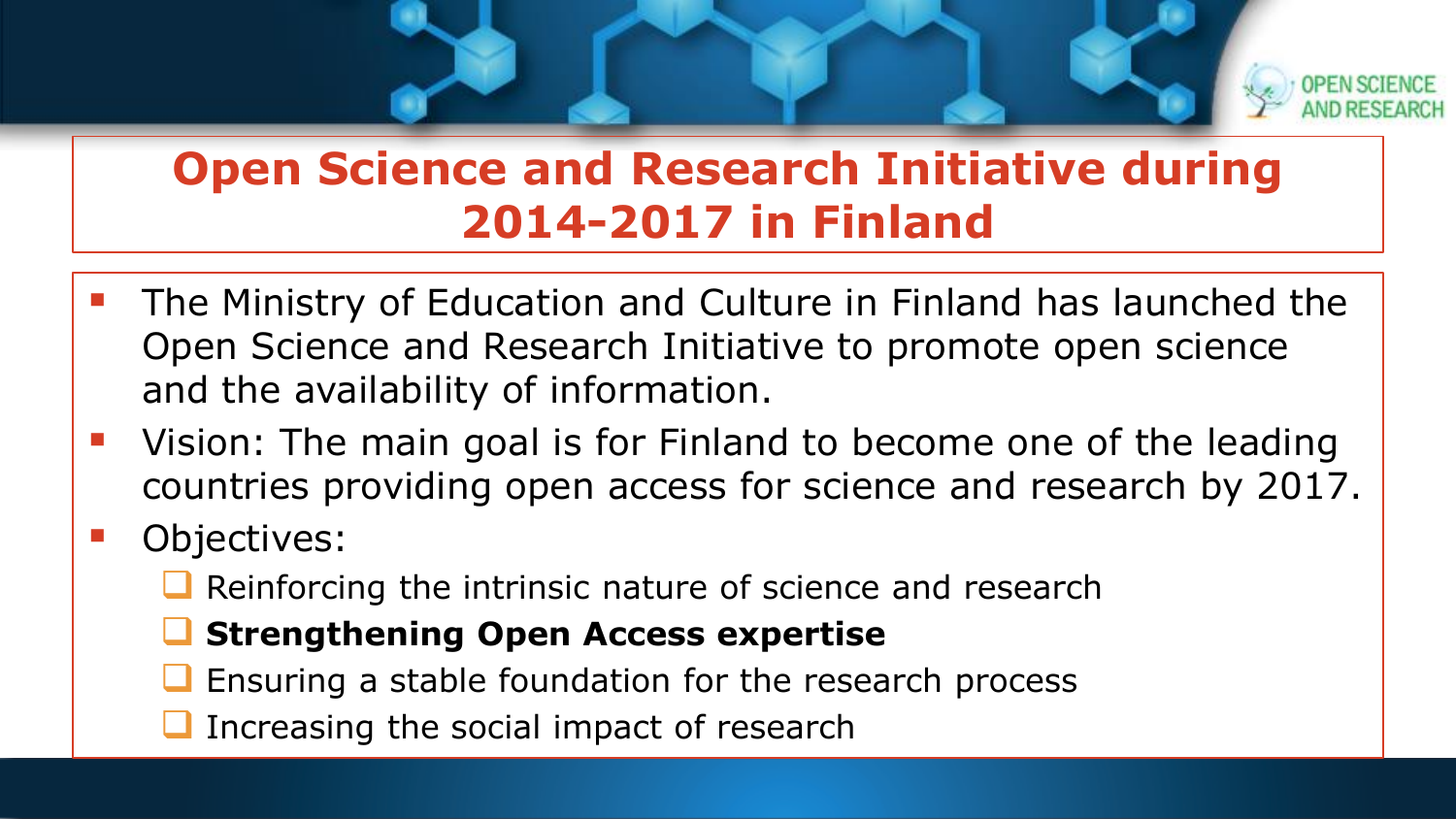## **National services supporting Open Science**



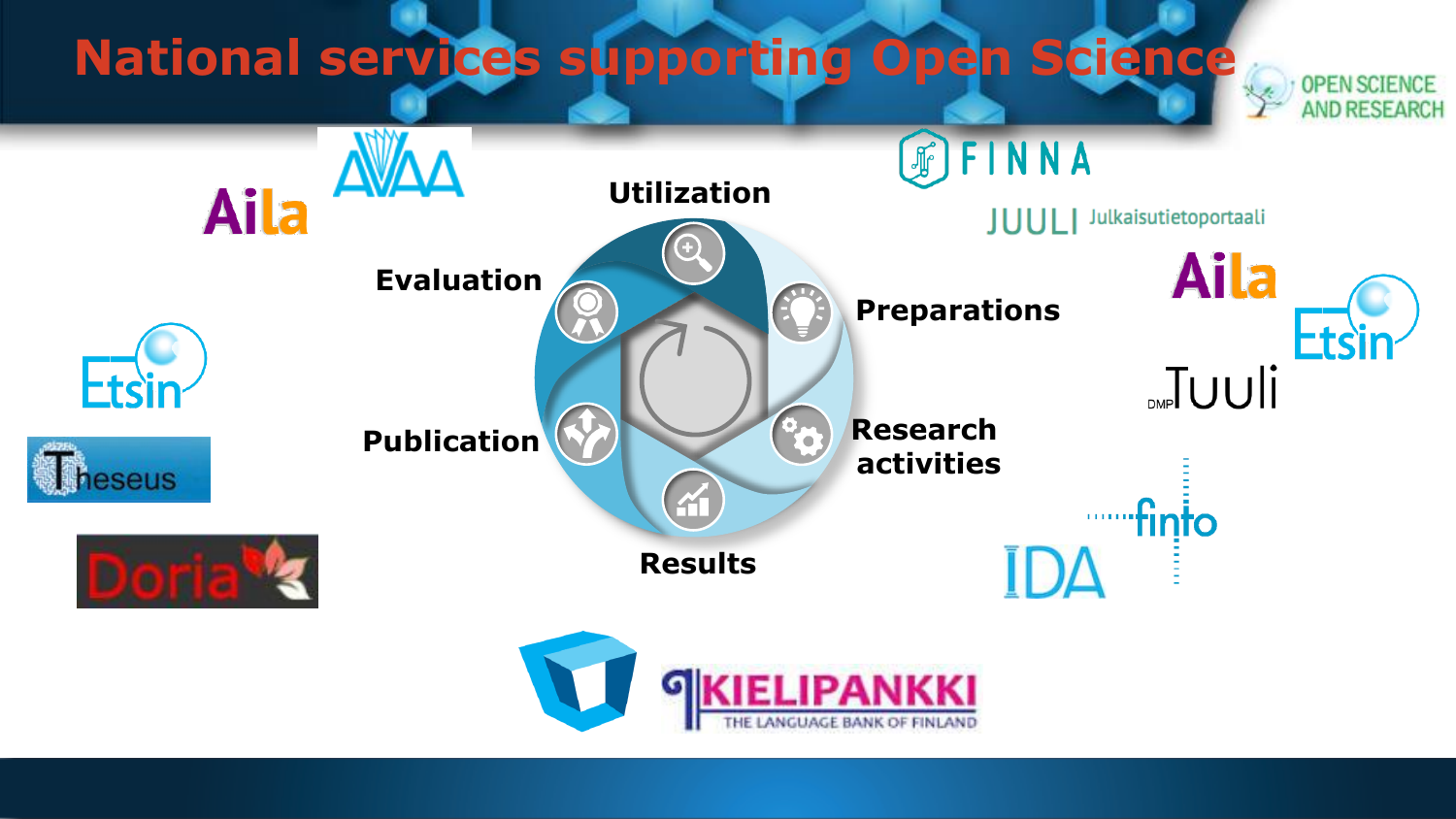

#### **Steps taken to strengthen Open Access expertise**

- **Open Science expert training**
- Open Science expert network
- **Web portal for sharing the training material**
- **Open Science online course (in Finnish)**
- National Open Science course for doctoral programs (in English)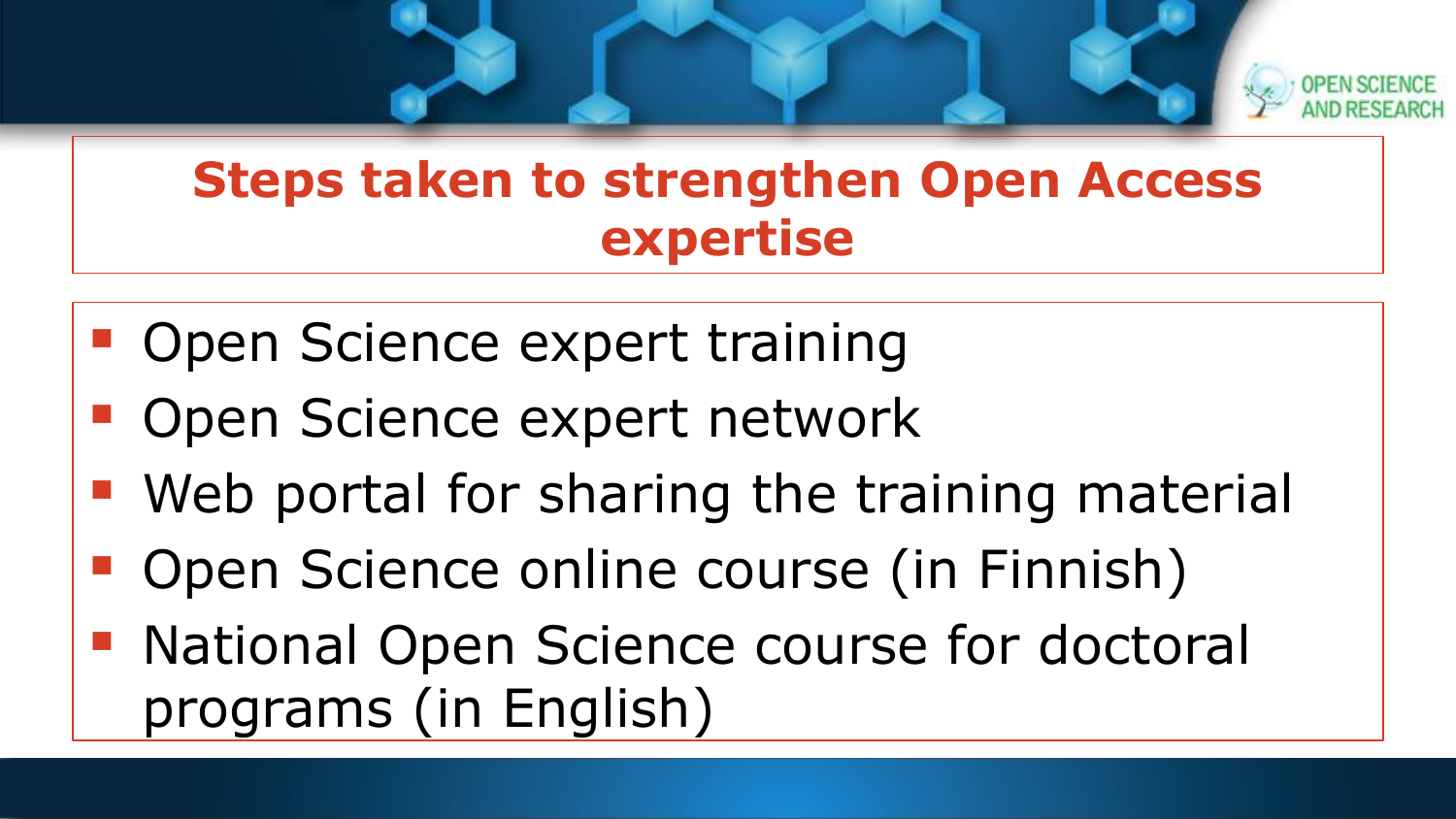

## **Open Science expert training**

Organised since autumn 2015.

#### Aims:

- To support the academic community to adhere to Open Access policies in science and to introduce services supporting Open Science.
- To support universities in Open Science training.
- Carried out in collaboration with institutions of higher education, research institutes, and Open Science networks.

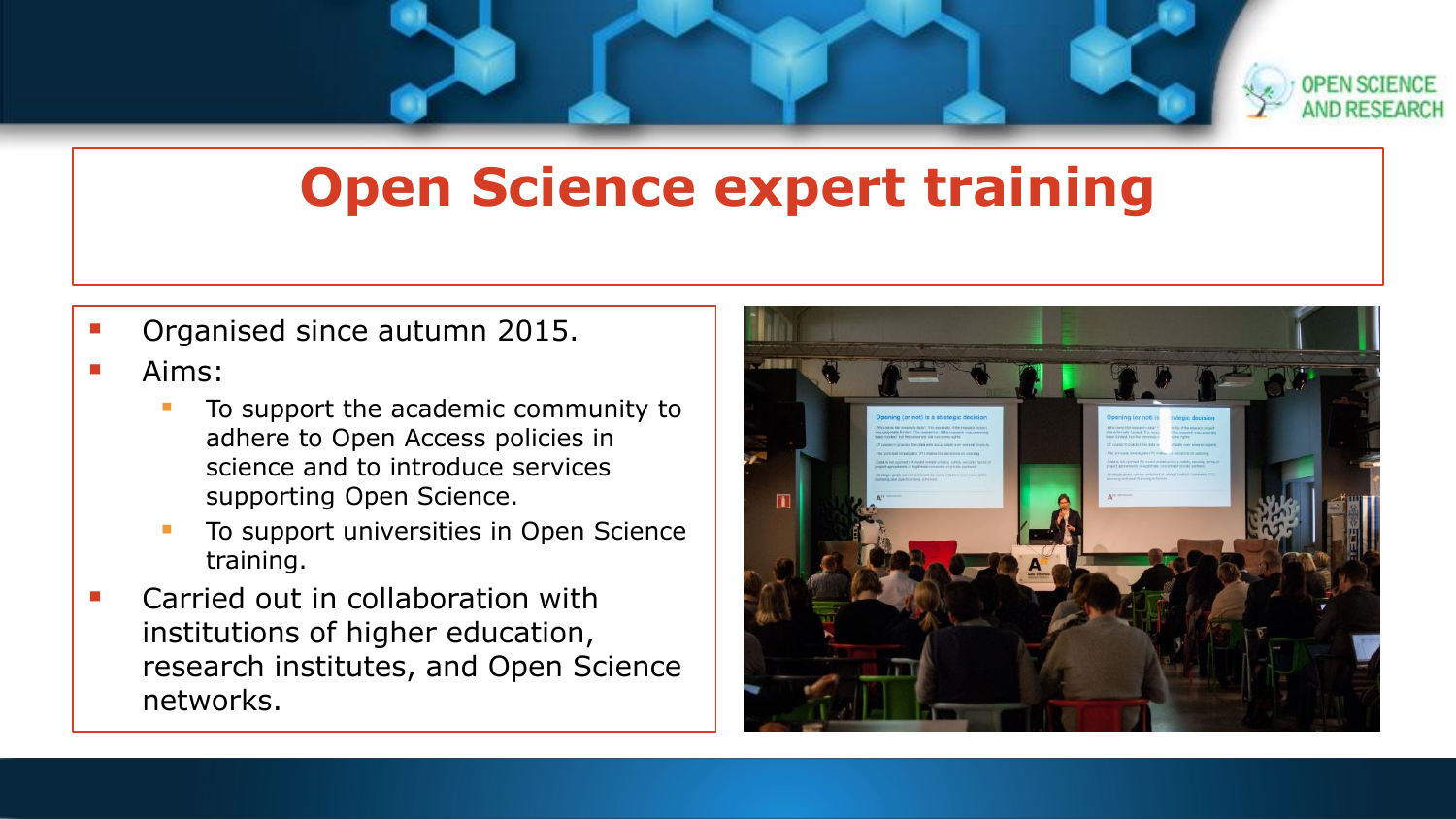

## **Content and methods of Open Science expert training**

#### **Session topics:**

- **Why Open Science?**
- How to plan an open study
- Open data
- Open publishing
- Open process

## **Methods:**

- Introduction to Open Science mainly given trough examples, such as speeches given by researchers and organisations' best practises
- Panel discussions, workshops
- Hands on training to use a data management planning tool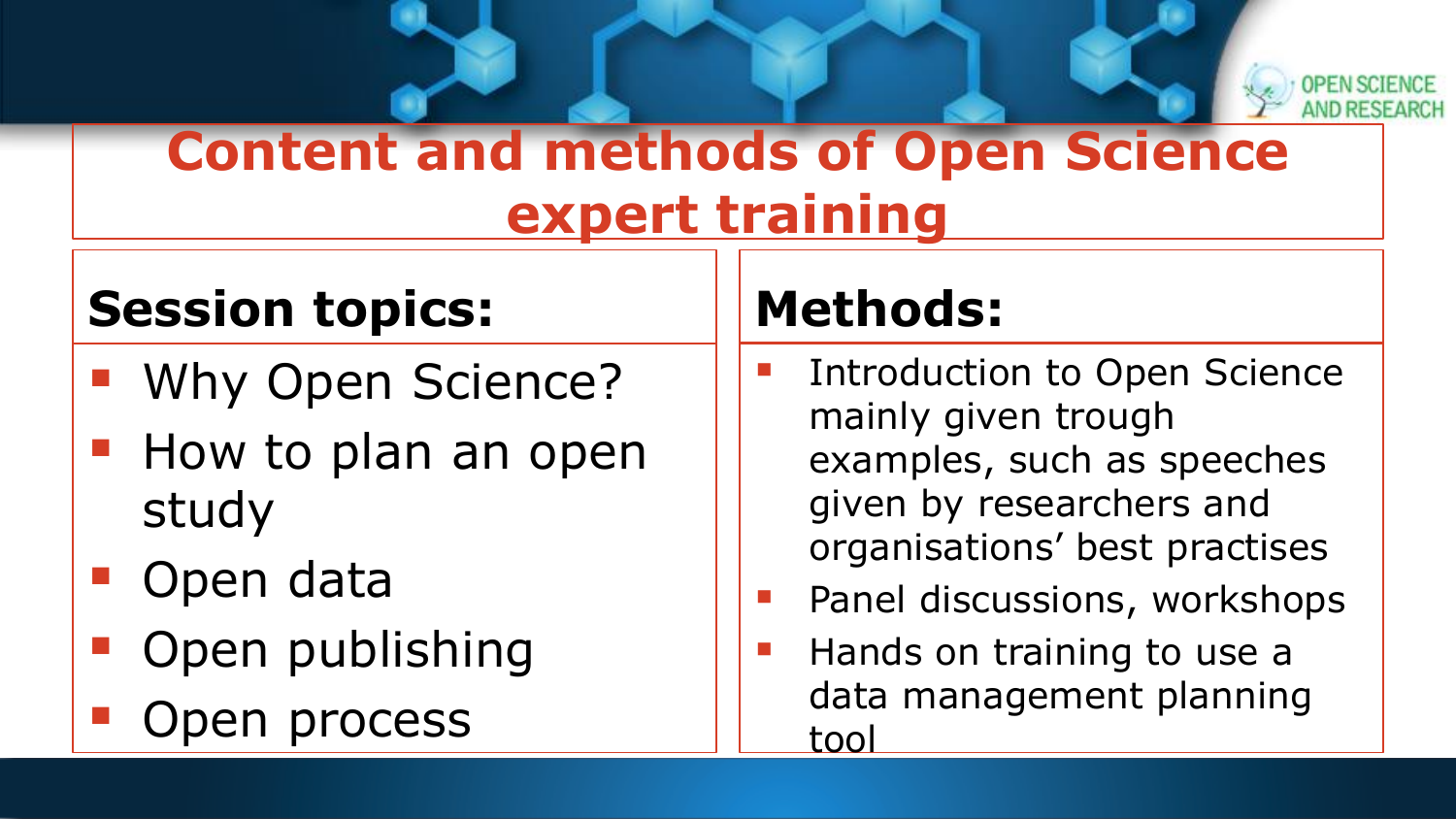

## **Open Science expert training**

- So far, a total of 14 seminars with more than 2000 participants
- Materials available at the web portal
- Received lots of positive feedback and suggestions for future events
- Researchers have mentioned a number of emerging challenges in Open Science.

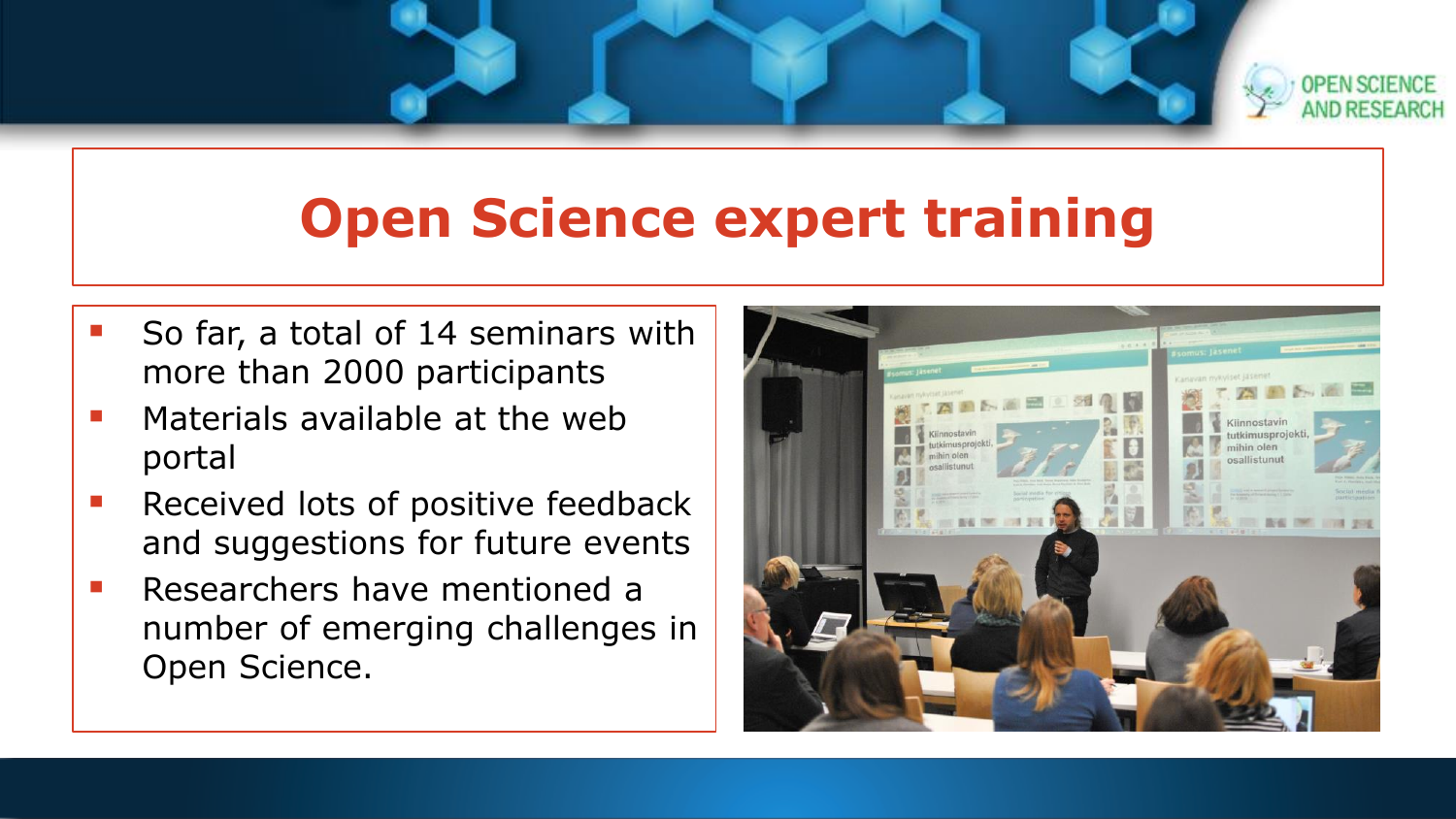

#### **National Open Science course for doctoral programs**

- **Carried out by the Finnish doctoral program network in** close collaboration with the Open Science and Research Initiative, and the universities
- **Plan is to hire a project coordinator to manage the** course
- Course will include a wide range of pedagogical material
- Planned to be available for doctoral programs autumn 2017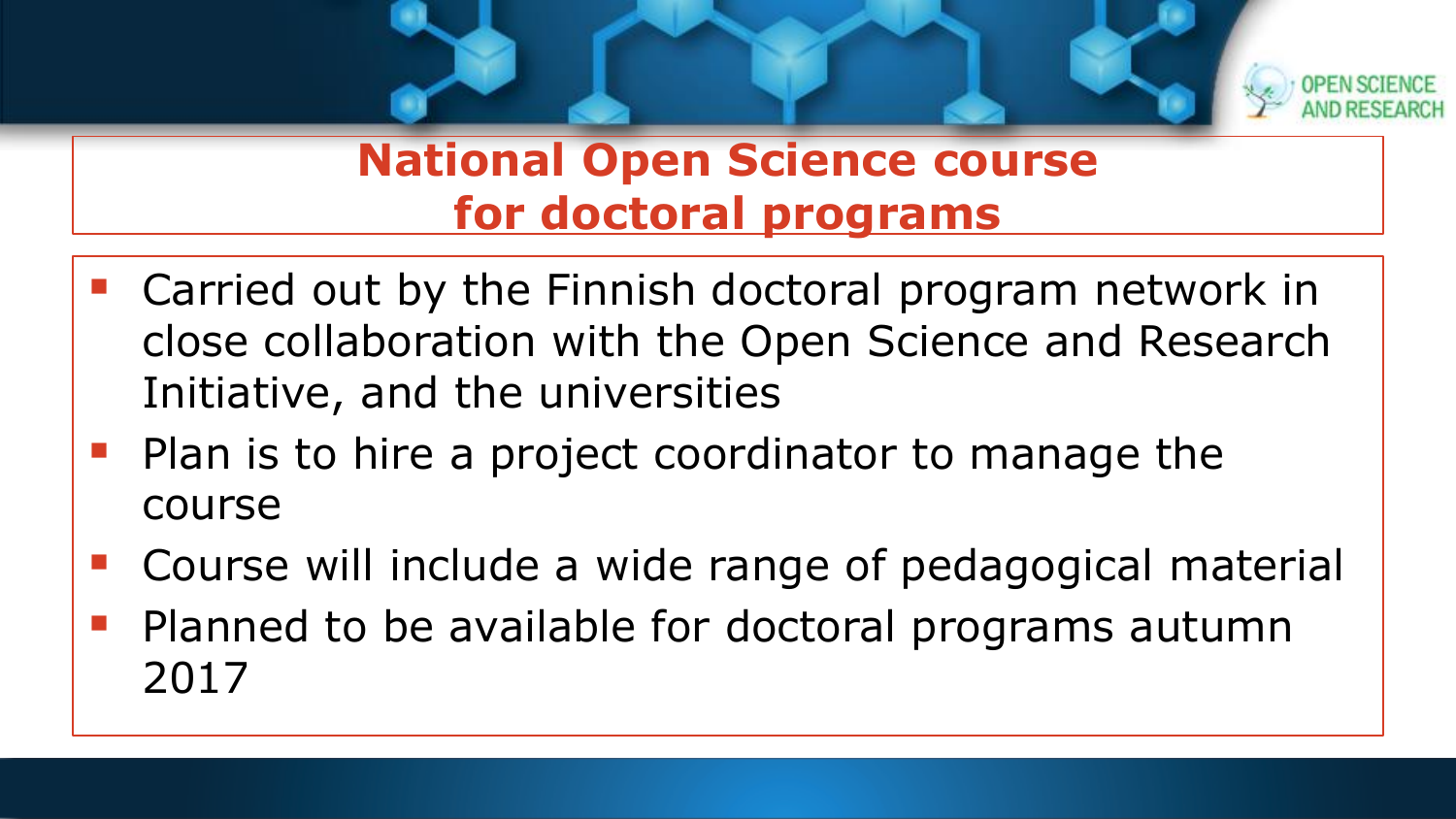

### **Medium term challenges for Open Science expert training**

- Libraries are more familiar with publications than research data management.
- It seems that particularly the legal aspects regarding the possibilities to open and share research data will be of utmost importance in the next few years.
- EU Data Protection Directive will come into effect in 2018 and prior to this the national level legislation should be revised to be in accordance with it.